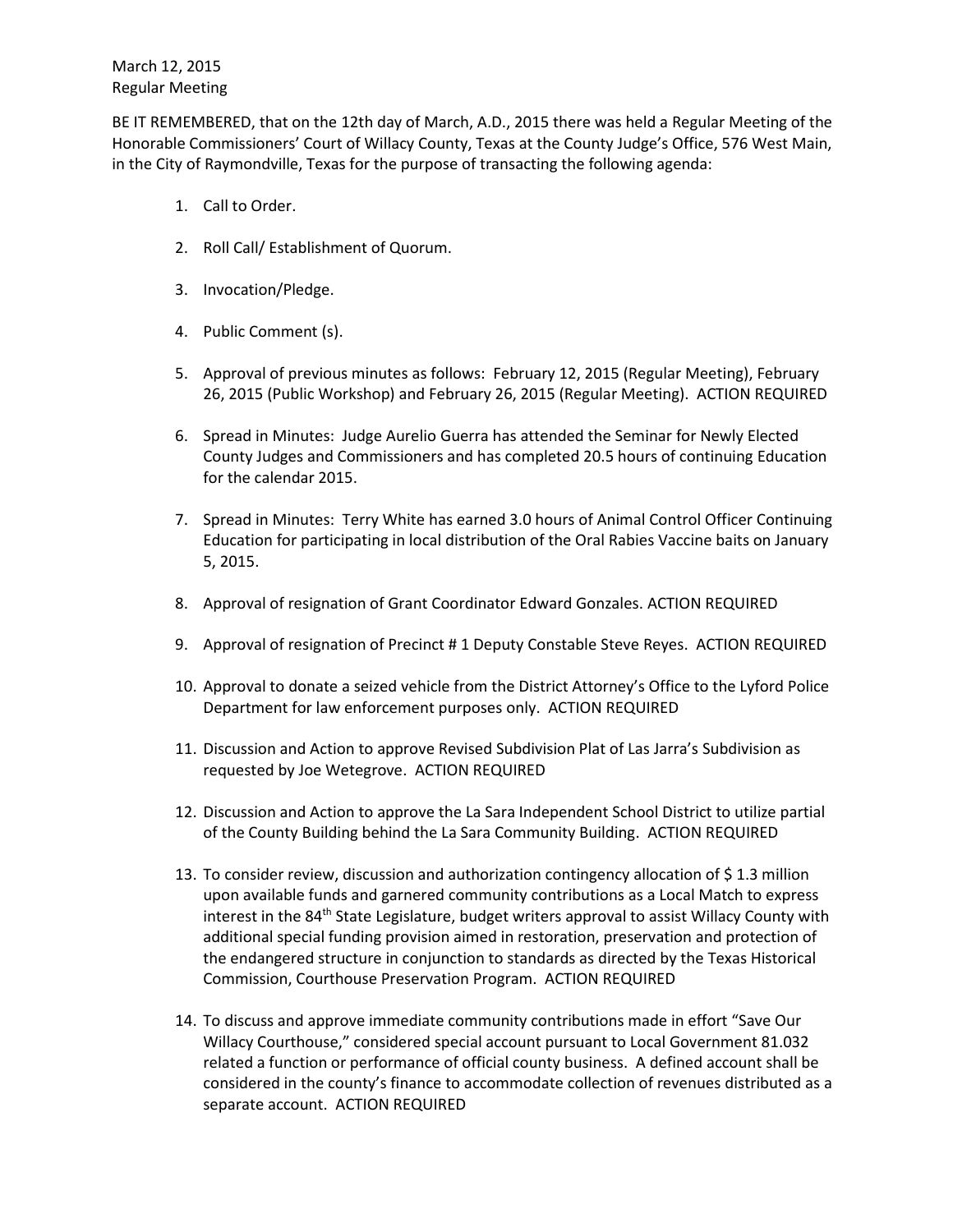- 15. Approval of Monthly Reports. ACTION REQUIRED
- 16. Approval of Treasurer's Report. ACTION REQUIRED.
- 17. Approval of Tax Collector's Report. ACTION REQUIRED.
- 18. Approval of Claims. ACTION REQUIRED.
- 19. Approval of Budget Amendments. ACTION REQUIRED.
- 20. Approval of Travel Request. ACTION REQUIRED.
- 21. Adjourn.

THE COURT MET: PRESENT:

| Aurelio Guerra, Jr., | County Judge,             |                        |
|----------------------|---------------------------|------------------------|
| Eliberto Guerra,     | Commissioner, Precinct 1, |                        |
| Oscar De Luna,       | Commissioner, Precinct 2, |                        |
| Alfredo Serrato,     | Commissioner, Precinct 3, |                        |
| Eduardo Gonzales,    | Commissioner, Precinct 4, | <b>ABSENT</b>          |
| Bernard Ammerman,    | County Attorney,          | Presence at 10:12 A.M. |
| Ida Martinez,        | County Auditor,           |                        |
| Rebecca Sanchez,     | County Clerk Deputy,      |                        |

## WHEREUPON, the Court was opened to the following proceedings were had to wit:

PERSONS VISITING THE COURT: Nene Cavazos Joe Wetegrove Estefana Guerra

- 1. Call to Order Chairman Aurelio Guerra, Jr.
- 2. Roll Call/Establishment of Quorum Commissioner Eduardo Gonzales **ABSENT**
- 3. Pledge Commissioner Serrato Invocation Chairman Guerra
- 4. Public Comment(s) None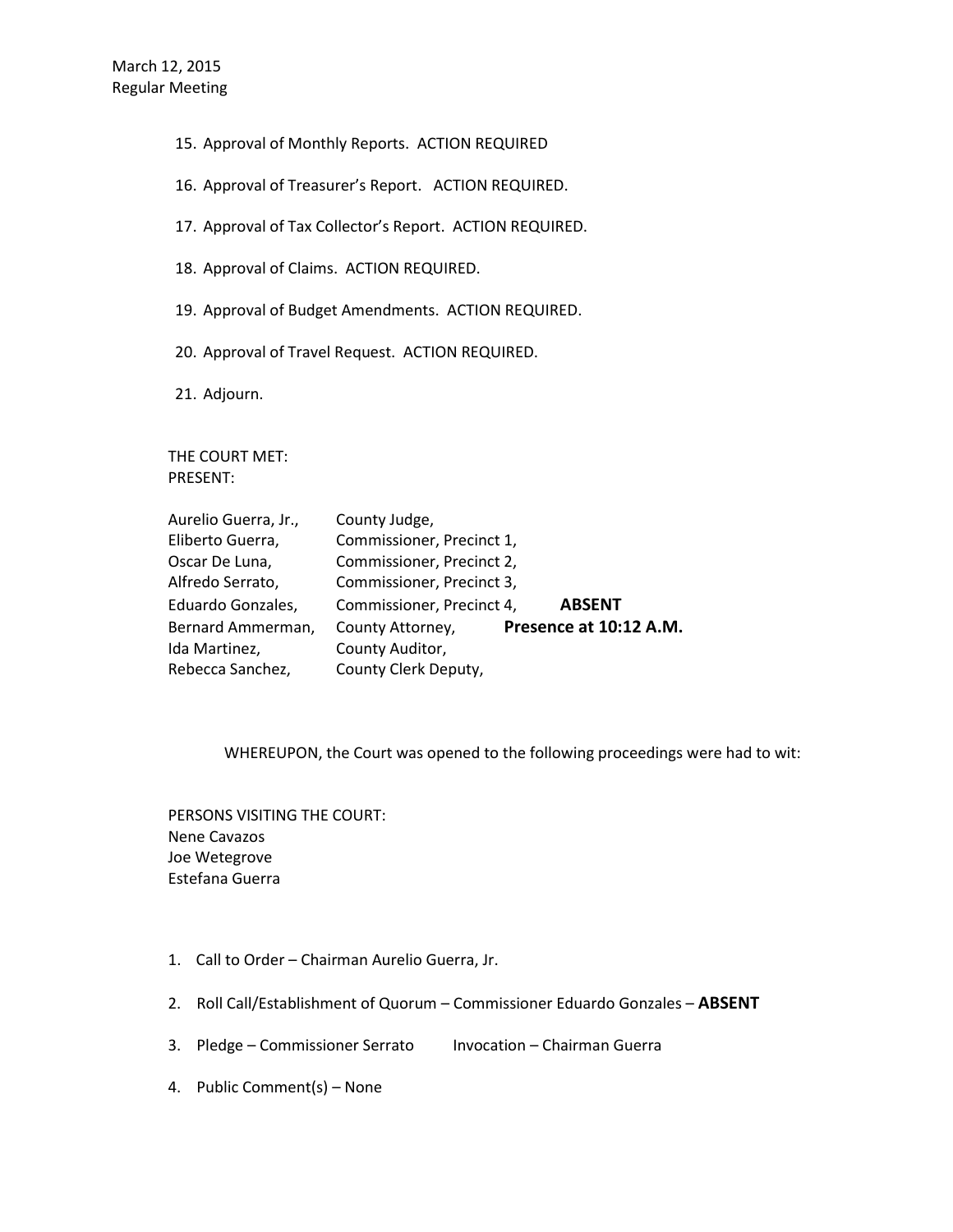> Agenda # 5 IN REGARDS TO APPROVAL OF PREVIOUS MINUTES AS FOLLOWS: FEBRUARY 12, 2015 (REGULAR MEETING), FEBRUARY 26, 2015 (PUBLIC WORKSHOP) AND FEBRUARY 26, 2015 (REGULAR MEETING)

Motion was made by Commissioner Serrato, seconded by Commissioner De Luna for approval of previous minutes as follows: February 12, 2015 (Regular Meeting), February 26, 2015 (Public Workshop) and February 26, 2015 (Regular Meeting). Motion was put before the Court by the Chairman. Commissioners Guerra, De Luna and Serrato voting AYE. NAYS NONE. Motion was declared carried.

Agenda # 6 SPREAD IN MINUTES: JUDGE AURELIO GUERRA HAS ATTENDED THE SEMINAR FOR NEWLY ELECTED COUNTY JUDGES AND COMMISSIONERS AND HAS COMPLETED 20.5 HOURS OF CONTINUING EDUCATION FOR THE CALENDAR 2015

As per the Chairman, Spread in the Minutes Judge Aurelio Guerra has attended the Seminar for Newly Elected County Judges and Commissioners and has completed 20.5 hours of continuing Education for the calendar 2015.

Agenda # 7 SPREAD IN MINUTES: TERRY WHITE HAS EARNED 3.0 HOURS OF ANIMAL CONTROL OFFICER CONTINUING EDUCATION FOR PARTICIPATING IN LOCAL DISTRIBUTION OF THE ORAL RABIES VACCINE BAITS ON JANUARY 5, 2015

As per the Chairman, Spread in the Minutes Terry White has earned 3.0 hours of Animal Control Officer Continuing Education for participating in local distribution of the Oral Rabies Vaccine baits on January 5, 2015.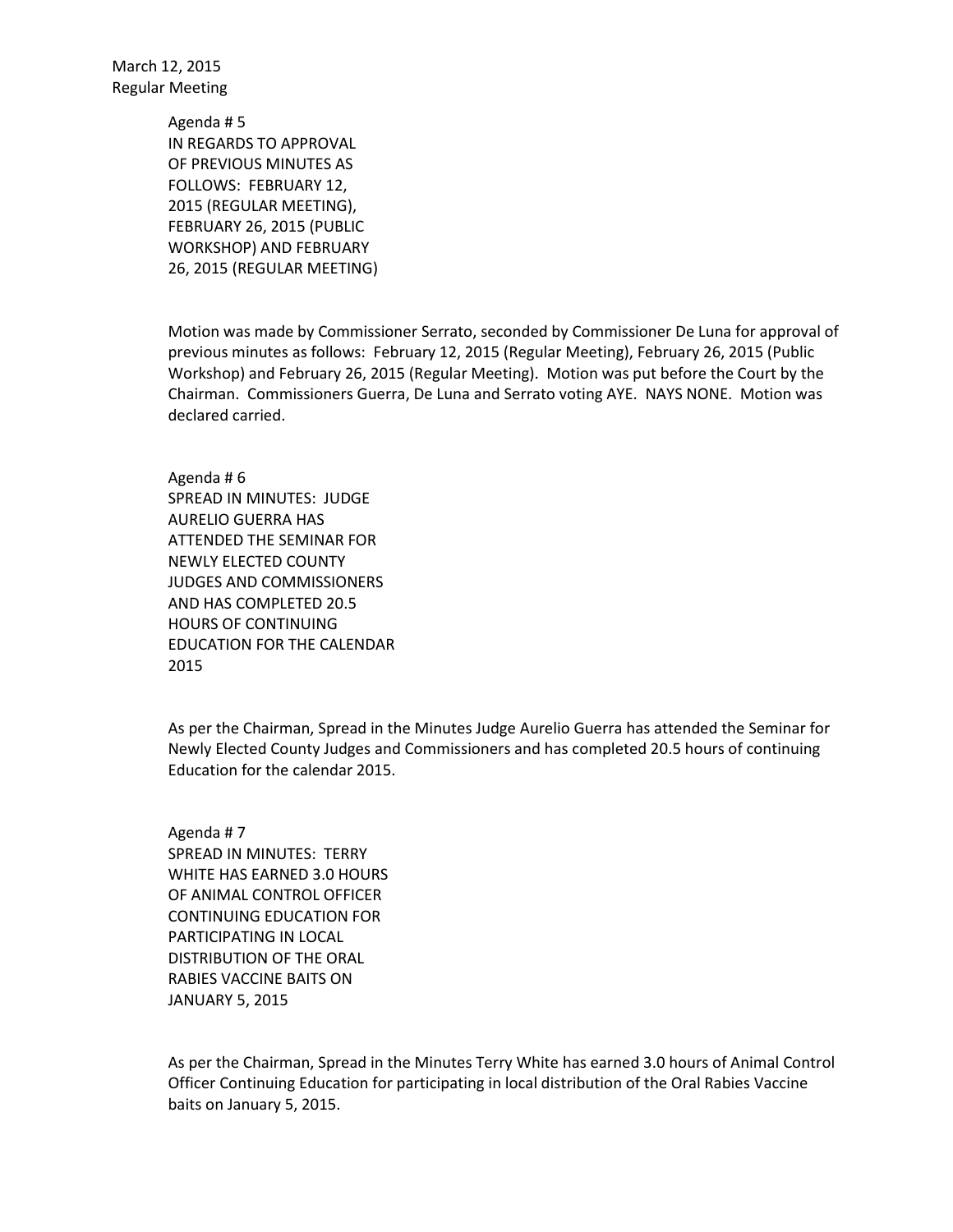> Agenda # 8 IN REGARDS TO APPROVAL OF RESIGNATION OF GRANT COORDINATOR EDWARD **GONZALES**

Motion was made by Commissioner De Luna, seconded by Commissioner Serrato for approval of resignation of Grant Coordinator Edward Gonzales. Motion was put before the Court by the Chairman. Commissioners Guerra, De Luna and Serrato voting AYE. NAYS NONE. Motion was declared carried.

## **Commissioner Eduardo Gonzales arrives at the meeting at 10:13 A.M.**

Agenda # 9 IN REGARDS TO APPROVAL OF RESIGNATION OF PRECINCT # 1 DEPUTY CONSTABLE STEVE REYES

Motion was made by Commissioner Serrato, seconded by Commissioner Gonzales for approval of resignation of Precinct # 1 Deputy Constable Steve Reyes. Motion was put before the Court by the Chairman. Commissioners Guerra, De Luna, Serrato and Gonzales voting AYE. NAYS NONE. Motion was declared carried.

Agenda # 10 IN REGARDS OF APPROVAL TO DONATE A SEIZED VEHICLE FROM THE DISTRICT ATTORNEY'S OFFICE TO THE LYFORD POLICE DEPARTMENT FOR LAW ENFORCEMENT PURPOSES ONLY

Motion was made by Commissioner Gonzales, seconded by Commissioner De Luna for approval to donate a seized vehicle from the District Attorney's Office to the Lyford Police Department for law enforcement purposes only. Motion was put before the Court by the Chairman. Commissioners Guerra, De Luna, Serrato and Gonzales voting AYE. NAYS NONE. Motion was declared carried.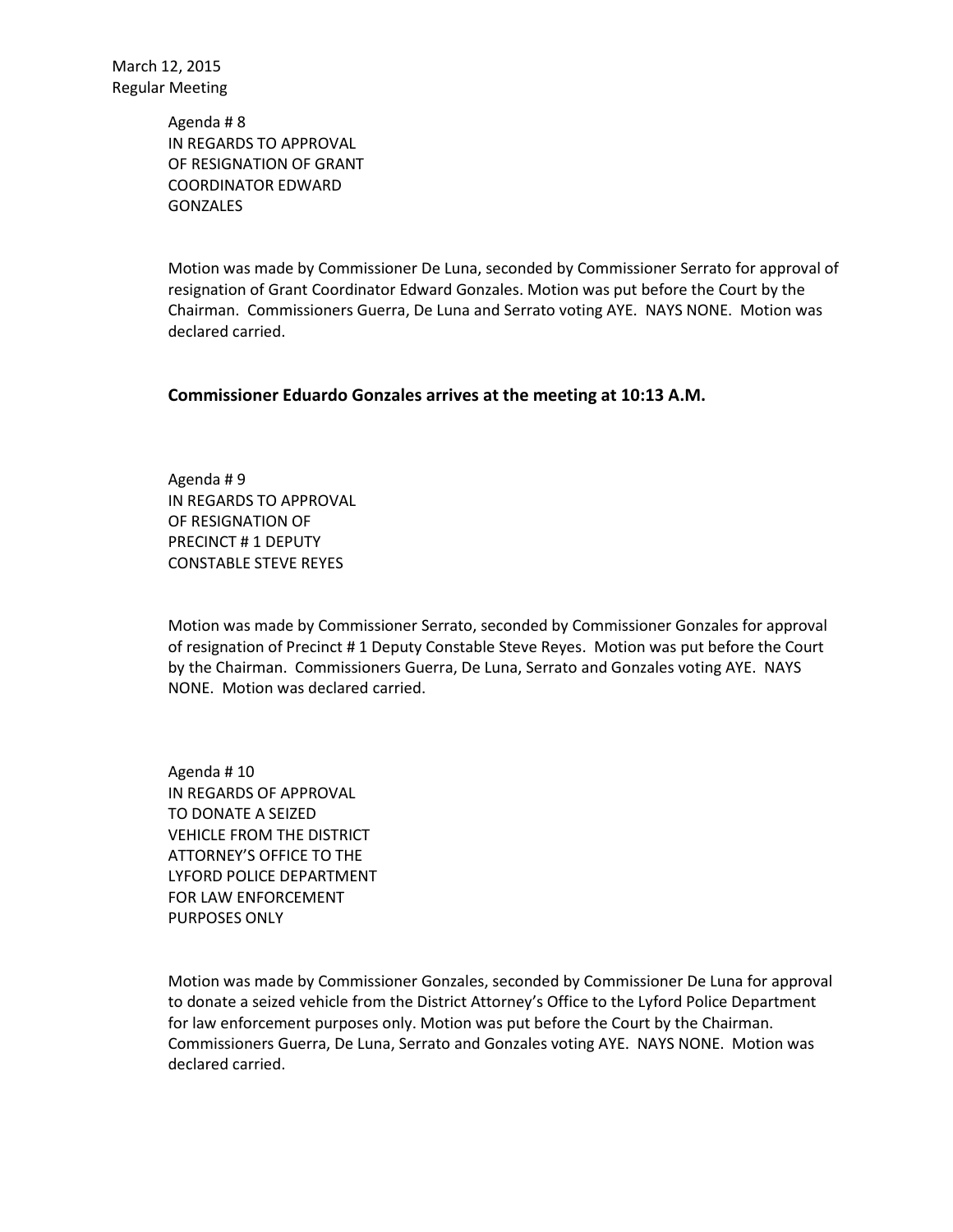> Agenda # 11 DISCUSSION AND ACTION TO APPROVE REVISED SUBDIVISION PLAT OF LAS JARRA'S SUBDIVISION AS REQUESTED BY JOE WETEGROVE

Motion was made by Commissioner De Luna, seconded by Commissioner Gonzales to approve the revised Subdivision Plat of Las Jarra's Subdivision as requested by Joe Wetegrove; contingent to the City of Raymondville approving the plat. Motion was put before the Court by the Chairman. Commissioners Guerra, De Luna, Serrato and Gonzales voting AYE. NAYS NONE. Motion was declared carried.

Agenda # 12 DISCUSSION AND ACTION TO APPROVE THE LA SARA INDEPENDENT SCHOOL DISTRICT TO UTILIZE PARTIAL OF THE COUNTY BUILDING BEHIND THE LA SARA COMMUNITY BUILDING

Motion was made by Commissioner Gonzales, seconded by Commissioner De Luna for approval to allow County Judge to re-negotiate contract with La Sara Independent School District. Motion was put before the Court by the Chairman. Commissioners Guerra, De Luna, Serrato and Gonzales voting AYE. NAYS NONE. Motion was declared carried.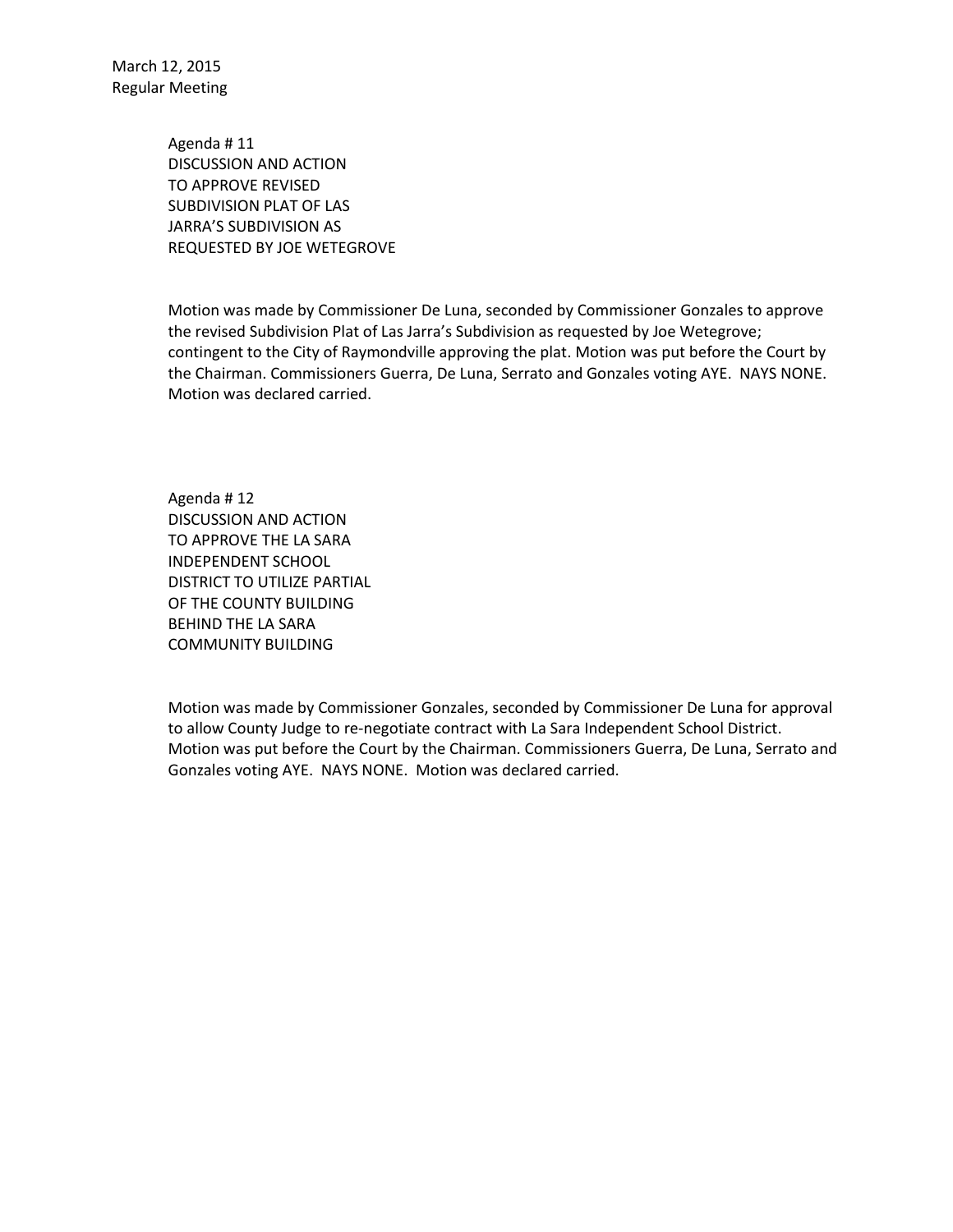> Agenda # 13 IN REGARDS TO CONSIDER REVIEW, DISCUSSION AND AUTHORIZATION CONTINGENCY ALLOCATION OF \$ 1.3 MILLION UPON AVAILABLE FUNDS AND GARNERED COMMUNITY CONTRIBUTIONS AS A LOCAL MATCH TO EXPRESS INTEREST IN THE 84<sup>TH</sup> STATE LEGISLATURE, BUDGET WRITERS APPROVAL TO ASSIST WILLACY COUNTY WITH ADDITIONAL SPECIAL FUNDING PROVISION AIMED IN RESTORATION, PRESERVATION AND PROTECTION OF THE ENDANGERED STRUCTURE IN CONJUCTION TO STANDARDS AS DIRECTED BY THE TEXAS HISTORICAL COMMISSION, COURTHOUSE PRESERVATION PROGRAM

Motion was made by the Chairman, seconded by Commissioner Serrato for approval to authorize contingency allocation of \$ 1.3 million upon available funds and garnered community contributions as a Local Match to express interest in the 84<sup>th</sup> State Legislature, budget writers approval to assist Willacy County with additional special funding provision aimed in restoration, preservation and protection of the endangered structure in conjunction to standards as directed by the Texas Historical Commission, Courthouse Preservation Program. Motion was put before the Court by the Chairman. Commissioners Guerra, De Luna, Serrato and Gonzales voting AYE. NAYS NONE. Motion was declared carried.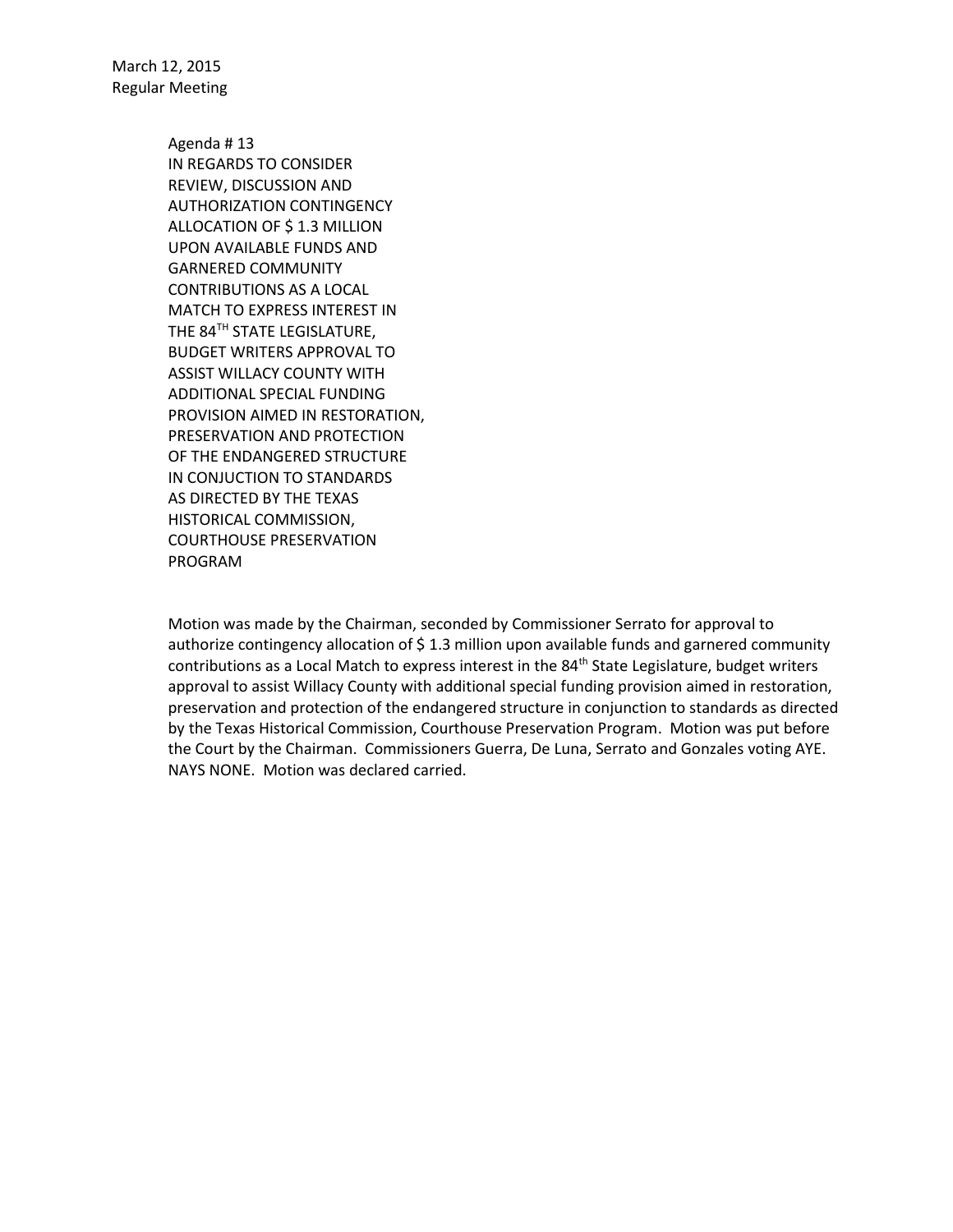> Agenda # 14 IN REGARDS TO DISCUSS AND APPROVE IMMEDIATE COMMUNITY CONTRIBUTIONS MADE IN EFFORT "SAVE OUR WILLACY COURTHOUSE," CONSIDERED SPECIAL ACCOUNT PURSUANT TO LOCAL GOVERNMENT 81.032 RELATED A FUNCTION OR PERFORMANCE OF OFFICIAL COUNTY BUSINESS. A DEFINED ACCOUNT SHALL BE CONSIDERED IN THE COUNTY'S FINANCE TO ACCOMMODATE COLLECTION OF REVENUES DISTRIBUTED AS A SEPARATE ACCOUNT

Motion was made by the Chairman, seconded by Commissioner Guerra for approval of immediate community contributions made in effort "Save Our Willacy Courthouse," considered special account pursuant to Local Government 81.032 related a function or performance of official county business; contingent upon County Attorney's approval. A defined account shall be considered in the county's finance to accommodate collection of revenues distributed as a separate account. Motion was put before the Court by the Chairman. Commissioners Guerra, De Luna, Serrato and Gonzales voting AYE. NAYS NONE. Motion was declared carried.

Agenda # 15 IN REGARDS TO APPROVAL OF MONTHLY REPORTS

Motion was made by Commissioner Gonzales, seconded by Commissioner De Luna for approval of Monthly Reports, as presented. Motion was put before the Court by the Chairman. Commissioners Guerra, De Luna, Serrato and Gonzales voting AYE. NAYS NONE. Motion was declared carried.

Agenda # 16 IN REGARDS TO APPROVAL OF TREASURER'S REPORT

Motion was made by Commissioner Serrato, seconded by Commissioner De Luna for approval of Treasurer's Report, as presented. Motion was put before the Court by the Chairman. Commissioners Guerra, De Luna, Serrato and Gonzales voting AYE. NAYS NONE. Motion was declared carried.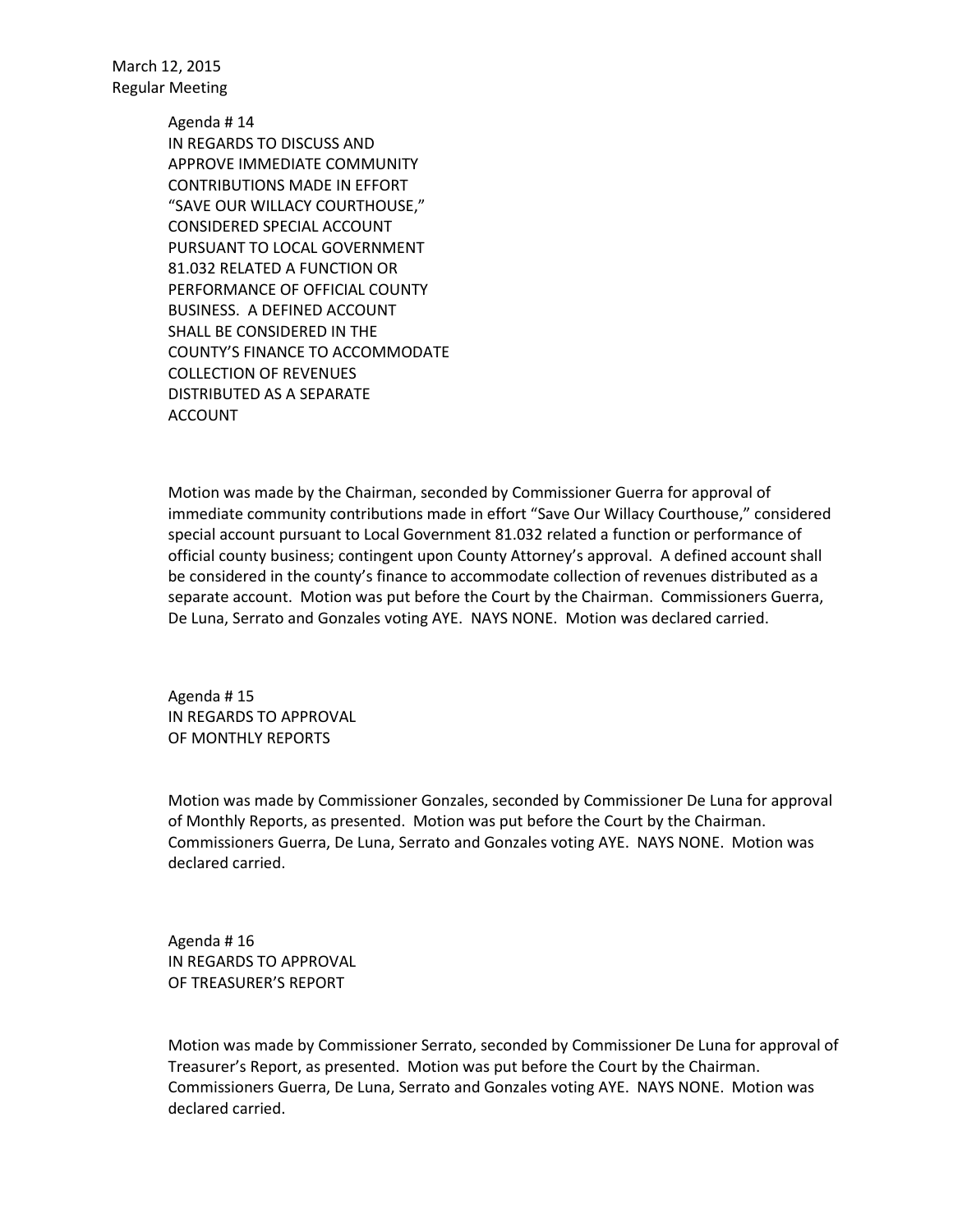Agenda # 17 IN REGARDS TO APPROVAL OF TAX COLLECTOR'S REPORT

Motion was made by Commissioner Gonzales, seconded by Commissioner Serrato for approval of Tax Collector's Report, as presented. Motion was put before the Court by the Chairman. Commissioners Guerra, De Luna, Serrato and Gonzales voting AYE. NAYS NONE. Motion was declared carried.

Agenda # 18 IN REGARDS TO APPROVAL OF CLAIMS

Motion was made by Commissioner Gonzales, seconded by Commissioner Guerra for approval of Claims, as presented. Motion was put before the Court by the Chairman. Commissioners Guerra, De Luna, Serrato and Gonzales voting AYE. NAYS NONE. Motion was declared carried.

Agenda # 19 IN REGARDS TO APPROVAL OF BUDGET AMENDMENTS

Motion was made by Commissioner Guerra, seconded by Commissioner Serrato for approval of Budget Amendments, as presented. Motion was put before the Court by the Chairman. Commissioners Guerra, De Luna, Serrato and Gonzales voting AYE. NAYS NONE. Motion was declared carried.